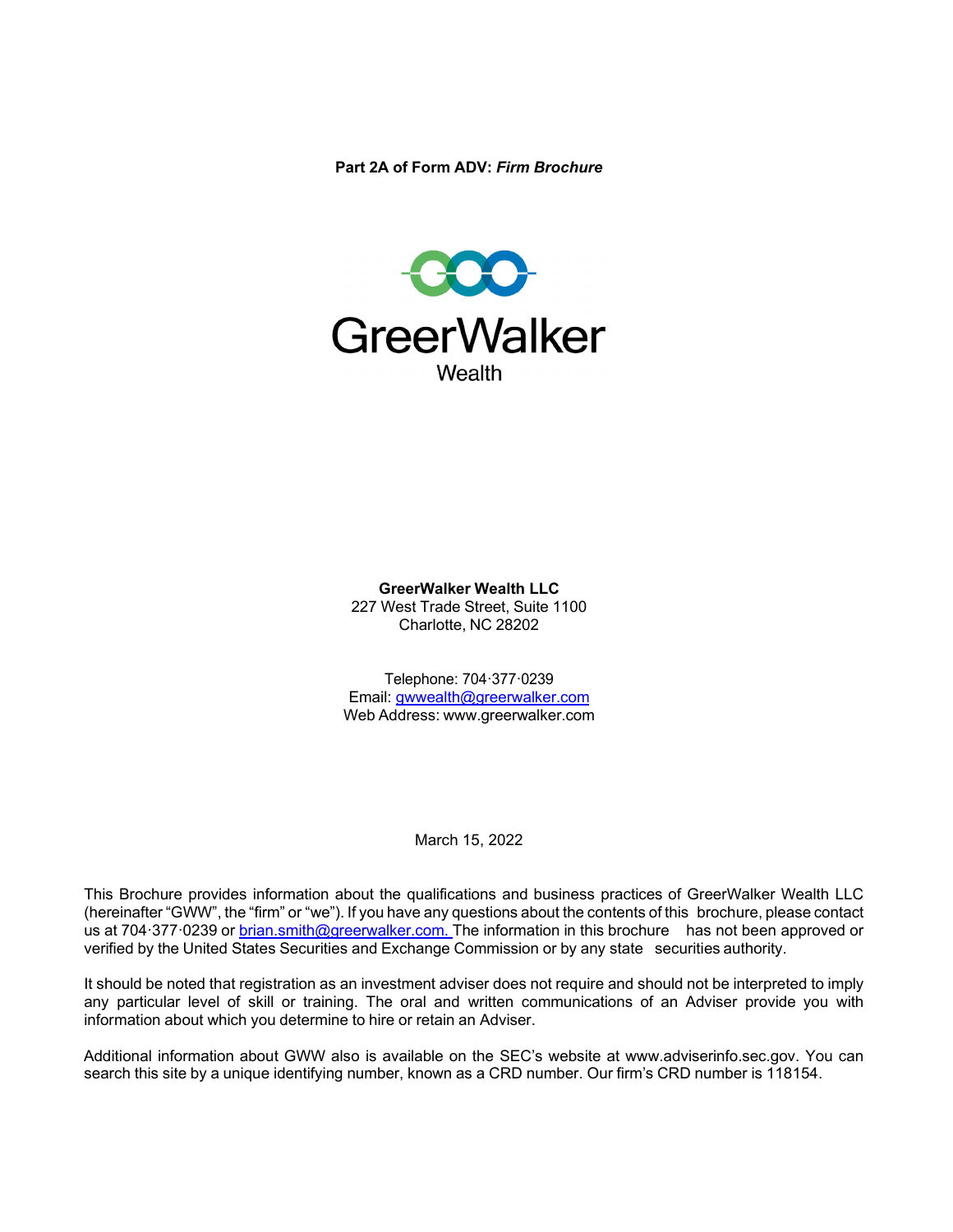## **Item 2 Material Changes**

This Firm Brochure provides you with a summary of GWW's advisory services and fees, professionals, certain business practices and policies, as well as actual or potential conflicts of interest, among other things. This Item is used to provide our clients with a summary of new and/or updated information; we will inform you of the revision(s) based on the nature of the information as follows.

• *Annual Update*: We are required to update certain information at least annually, within 90 days of our firm's fiscal year end (FYE) of December 31. We will provide you with either a summary of the revised information with an offer to deliver the full revised Brochure within 120 days of our FYE or we will provide you with our revised Brochure that will include a summary of those changes in this Item.

However, we are not required to send such updated documents to our clients when there are no material changes to report since the filing of our most recent prior Brochure.

• *Material Changes*: Should a material change in our operations occur, depending on its nature, we will promptly communicate this change to clients (and it will be summarized in this Item). "Material changes" requiring prompt notification will include changes of ownership or control; location; disciplinary proceedings; significant changes to our advisory services or advisory affiliates – any information that is critical to a client's full understanding of who we are, how to find us, and how we do business.

No material changes have occurred since our last delivery of the Firm Brochure, dated March 19, 2021.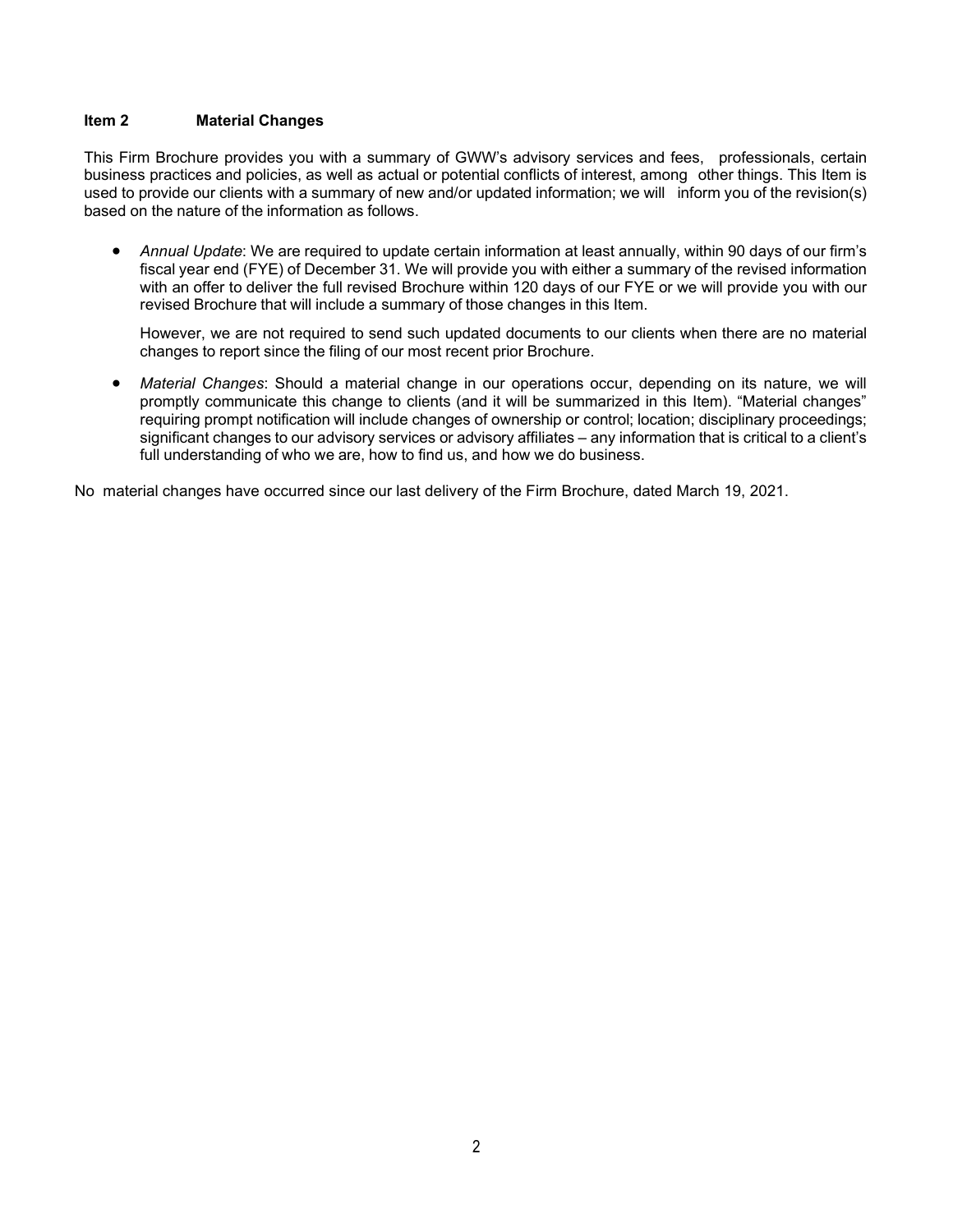# **Item 3 Table of Contents**

| Item 1  | Cover Page                                                                            | 1  |
|---------|---------------------------------------------------------------------------------------|----|
| Item 2  | <b>Material Changes</b>                                                               | 2  |
| Item 3  | <b>Table of Contents</b>                                                              | 3  |
| Item 4  | <b>Advisory Business</b>                                                              | 4  |
| Item 5  | Fees and Compensation                                                                 | 7  |
| Item 6  | Performance-Based Fees and Side-By-Side Management                                    | 10 |
| Item 7  | <b>Types of Clients</b>                                                               | 10 |
| Item 8  | Methods of Analysis, Investment Strategies and Risk of Loss                           | 10 |
| Item 9  | Disciplinary Information                                                              | 12 |
| Item 10 | Other Financial Industry Activities and Affiliations                                  | 12 |
| Item 11 | Code of Ethics, Participation or Interest in Client Transactions and Personal Trading | 13 |
| Item 12 | <b>Brokerage Practices</b>                                                            | 14 |
| Item 13 | <b>Review of Accounts</b>                                                             | 15 |
| Item 14 | <b>Client Referrals and Other Compensation</b>                                        | 16 |
| Item 15 | Custody                                                                               | 16 |
| Item 16 | Investment Discretion                                                                 | 16 |
| Item 17 | <b>Voting Client Securities</b>                                                       | 16 |
| Item 18 | <b>Financial Information</b>                                                          | 17 |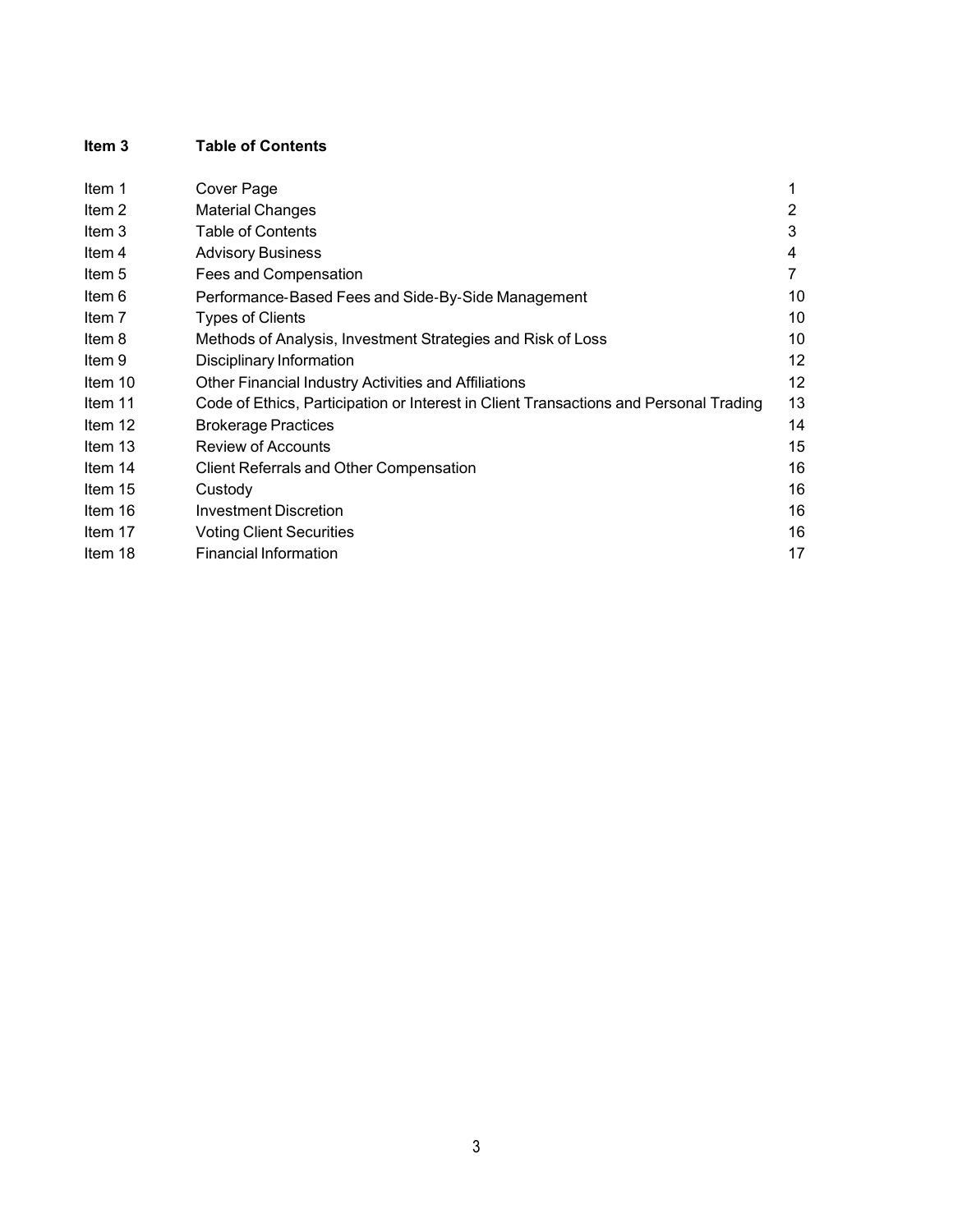## **Item 4 Advisory Business**

In March 2013, Greer & Walker Investment Advisors, LLC changed the advisory firm's legal name to GreerWalker Wealth Management LLC (hereinafter "GWWM" or "firm" or "we") consistent with a change in the business name of our firm's affiliated certified public accounting (CPA) firm. GWWM is a SEC registered investment adviser with our principal place of business located in Charlotte, NC. GWWM began conducting advisory business in 1997.

Effective October 1, 2020 the partners of GreerWalker Wealth Management LLC ("GWWM") transferred their interests into a new company, GreerWalker Wealth Partners LLC ("GWWP").

Immediately after the restructuring described above Traverse Partners LLC ("Traverse") and its individual owners, Eric Hutchby and Pete Walton, became members of GWW. Hutchby, Walton and Traverse are all members of GWW and all maintain economic interests. However, Traverse has no voting rights. Effective, December 31, 2020, Traverse Partners, LLC filed its ADV-W and is no longer a registered adviser, but the Firm remains in existence as a legal entity and owner of GWW.

On October 14, 2020, GreerWalker Wealth Management LLC changed its name to GreerWalker Wealth LLC ("GWW")

Listed below are the firm's principal shareholders (i.e., those individuals and/or entities controlling 25% or more of this company) and/or those individuals who are primarily responsible for GWW's advisory services:

- J. Eric Hutchby, Managing Member
- GreerWalker Wealth Partners LLC

GWW offers the following advisory services to our clients:

## **PORTFOLIO MANAGEMENT SERVICES**

Our firm provides continuous advice to a client regarding the investment of client funds based on the individual needs of the client. We create and manage a portfolio based on personal discussions in which a client's goals and objectives are established and documented. During our data‐gathering process, we determine the client's individual objectives, time horizons, risk tolerance, and liquidity needs. As appropriate, we also review and discuss a client's prior investment history, as well as family composition and background.

We manage advisory accounts on a discretionary basis. Account supervision is guided by the client's stated objectives (i.e., maximum capital appreciation, growth, income, or growth and income), as well as tax maximum capital appreciation, growth, income, or growth and income), as well as tax considerations.

GWW manages clients' assets primarily utilizing exchange traded funds, mutual funds and individual securities when necessary. The funds are selected on the basis of any or all of the following criteria: the fund's performance history; the industry sector in which the fund invests; the track record of the fund's manager; the fund's investment objectives; the fund's management style and philosophy; and the fund's management fee structure. Portfolio weighting between funds and market sectors is determined by each client's individual needs and circumstances.

Clients have the opportunity to place reasonable restrictions on the types of investments which are made on their behalf. Clients retain individual ownership of all securities.

Certain clients' portfolios may contain various types of individual securities when they initially engage our firm for asset management services. Over time, GWW will often liquidate these holdings with the objective to fully invest the client's assets in an appropriate diversified allocation.

Therefore, while client assets will be primarily invested in mutual funds and exchange traded funds, GWW may also render investment advice regarding the following securities:

• Exchange‐listed securities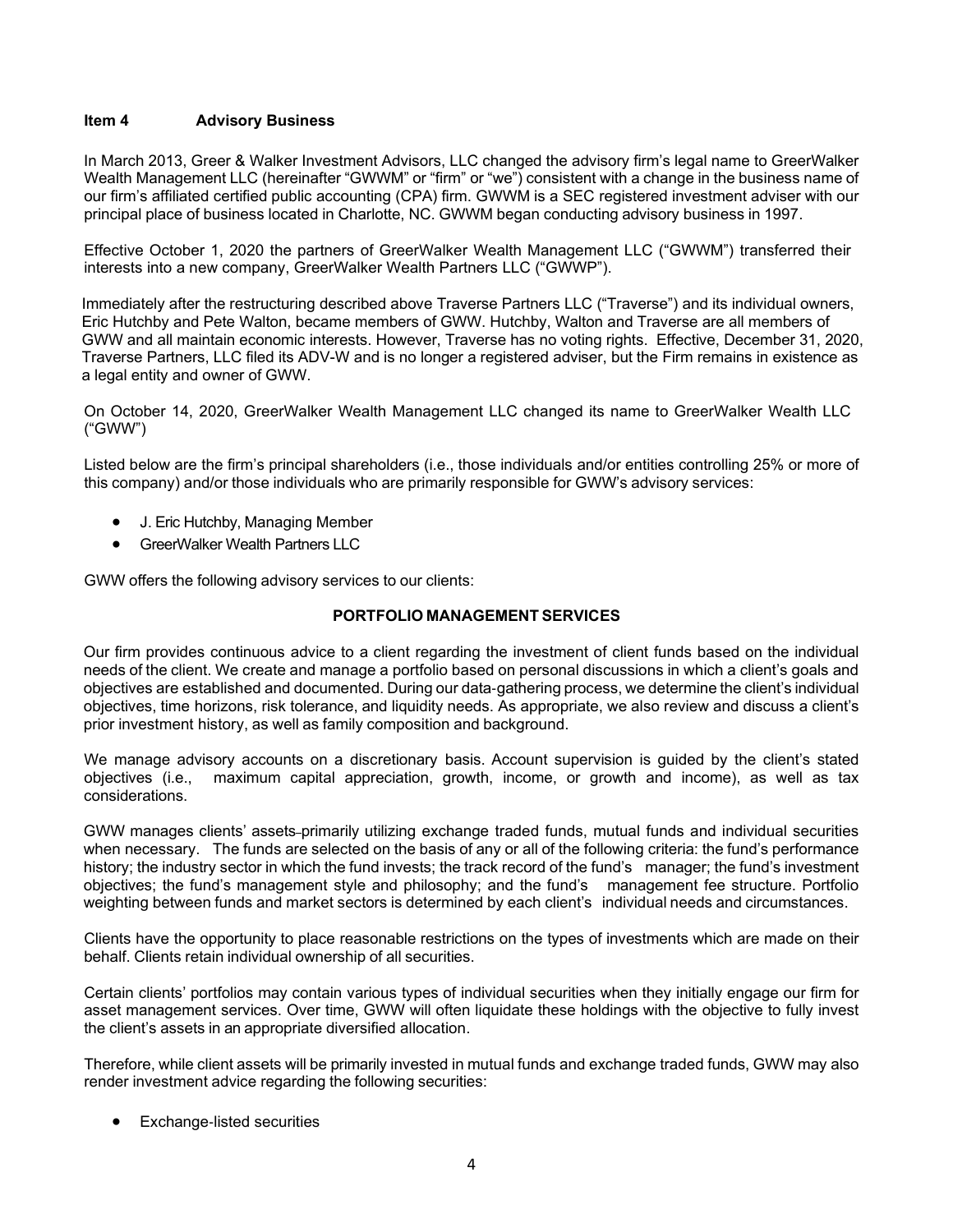- Securities traded over‐the‐counter
- Municipal securities
- United States governmental securities
- Corporate debt securities (other than commercial paper)

## Use of Sub-Advisers and Third-Party Managers

We may also, when appropriate, sub-advise certain portions of a client portfolio to independent third-party managers or recommend direct investment with independent third-party managers, typically when those managers demonstrate knowledge and expertise in a particular investment strategy.

As part of this service, we perform management searches of various unaffiliated registered investment advisers. Based on a client's individual circumstances and needs we will determine which selected third party manager's portfolio management style is appropriate for that client. Factors considered in making this determination will include account size, risk tolerance, the opinion of each client and the investment philosophy of the selected thirdparty manager. We will provide and encourage clients to review each third-party manager's disclosure document regarding the particular characteristics of any program and managers selected by us.

Once we determine which third-party manager(s) are most appropriate for the client, we will provide the selected third-party managers with the client's investment documentation. Each selected third-party manager will then create and manage the client's portfolio based upon the client's individual needs.

We will regularly and continuously monitor the performance of the selected third-party manager(s). If we determine that a particular selected third-party manager is not providing sufficient management services to the client, or is not managing the client's portfolio in a manner consistent with the client's investment documentation, we will remove the client's assets from that third-party manager and place the client's assets with third-party manager at our discretion and without prior consent from the client.

Our firm will conduct appropriate due diligence on all independent third-party managers, making reasonable inquiries into their performance calculations, policies and procedures, Code of Ethics, and other operational and compliance matters deemed important to account performance and risk management.

## **CONSULTING / ASSET ALLOCATION SERVICES**

GWW also offers various consultation services to clients that have not engaged GWW for portfolio management services. GWW provides this more targeted service to address specific investment and financial concerns of the client, which may include advice on non-securities matters. Generally, this is in connection with the rendering of estate planning, insurance, and/or annuity advice. GWW will gather information on a client's current financial status, future goals and attitudes towards risk.

Based upon these personal consultations and the client's goals and objectives, GWW will analyze and make recommendations to a client about an appropriate allocation of available investments which may include, but are not limited to, stocks, bonds, mutual funds, and exchange-traded funds (ETFs). Once GWW has determined an asset allocation that is appropriate, based on the client's investment goals and strategies suitable for a particular client, GWW may suggest the use of an independent investment adviser to manage the client's portfolio to attain those particular goals. GWW will not manage these client portfolios.

Consulting recommendations are not limited to any specific product or service offered by a broker dealer or insurance company. All recommendations are of a generic nature.

#### **CONSULTING / 529 COLLEGE SAVINGS PLANS**

GWW provides investment advice to individuals participating in a 529 College Savings Plan by providing periodic recommendations on the allocation of investments across the menu of investment choices available in their plan.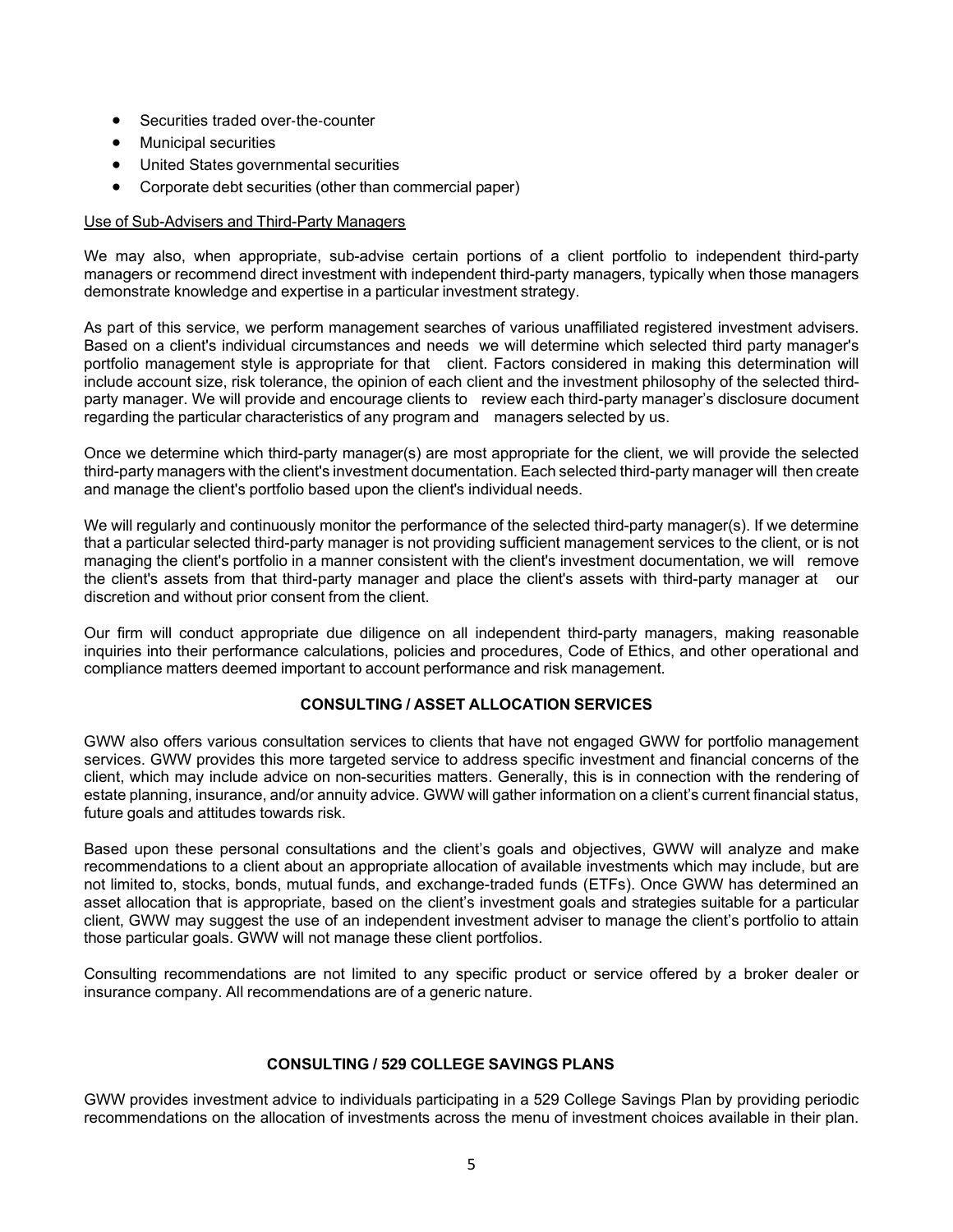As a courtesy to our investment management clients, GWW will evaluate the 529 Plan's age-based and marketbased options and provide investment recommendations. The client is responsible for making the recommended changes to the asset allocation of the account and may or may not in a timely manner follow any and all of the recommendations provided.

GWW's consulting services for 529 College Savings Plans participants require that clients furnish GWW with the menu of investment choices available and any restrictions imposed on plan investments. We will initially review the investment choices available to an Account, and we will develop a recommended allocation, recommending what percent of the Account should be invested in each of the available funds. Thereafter, on a periodic basis, we will review the investment choices available in the account and recommend allocation changes. On an interim basis, GWW may also monitor the investment markets, and we may make recommendations to switch funds within the Plan, either to reduce risk or to take advantage of perceived attractive opportunities. The client is responsible to inform GWW of any changes to his/her 529 Plan.

# **QUALIFIED RETIREMENT PLAN ADVISORY CONSULTING**

GWW provides qualified retirement plan advisory consulting services to employee benefit plans and their fiduciaries.

GWW provides advice to plan sponsor clients about asset classes and investment alternatives available for the plan in accordance with the plan's investment policies and objectives. GWW does not make specific recommendations to plan participants. The plan participant shall have the final decision-making authority regarding the initial selection, retention, removal and addition of investment options. The advisory services include general plan information, general financial and investment information including concepts such as risk and return/diversification/different rates of return per asset class, general asset allocation via educational information, evaluation and recommendation of non-investment related service providers, investment performance reporting, industry information updates, plan review, and communication and education for plan sponsor's employees. The educational support will NOT provide plan participants with individualized, tailored investment advice or individualized, tailored asset allocation recommendations.

The fees and fee-paying arrangements may vary. The amount of the fee is negotiated on a case-by-case basis with the client and is determined based upon a number of factors. The final fee and fee-paying arrangements will be clearly stated in the plan record keeper's agreement signed by GWW and the client, and is further discussed in Item 5. Fees and Compensation.

All qualified retirement plan client accounts are regulated under ERISA. GWW will provide advisory consulting services to the plan fiduciaries as described above. Typically, the named plan fiduciary must make the ultimate decision as to retaining the services of such investment advisers as GWW recommends. The plan fiduciary is free to seek independent advice about the appropriateness of any recommended services for the plan.

#### **FINANCIAL PLANNING**

GWW offers financial planning services. Financial planning is a comprehensive evaluation of a client's current and future financial state by using currently known variables to predict future cash flows, asset values and withdrawal plans. Through the financial planning process, all questions, information and analysis are considered as they impact and are impacted by the entire financial and life situation of the client. Clients purchasing this service receive a written report which provides the client with a detailed financial plan designed to assist the client to achieve his or her financial goals and objectives.

In general, the financial plan can address any or all of the following areas:

- *PERSONAL*: We review family records, budgeting, personal liability, estate information and financial goals.
- *TAX & CASH FLOW*: We analyze the client's income tax and spending and planning for past, current and future years; then illustrate the impact of various investments on the client's current income tax and future tax liability.
- *INVESTMENTS*: We analyze investment alternatives and their effect on the client's portfolio.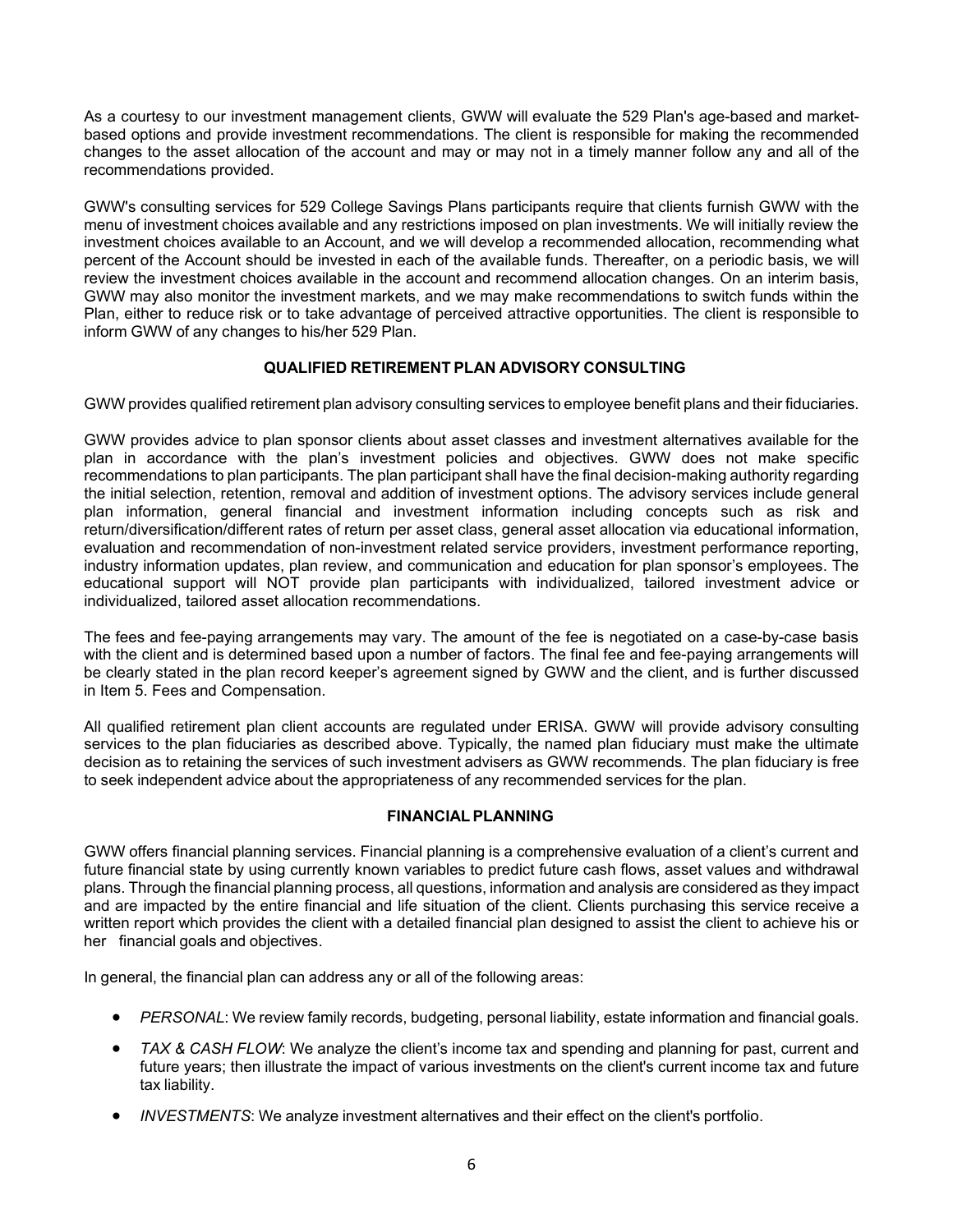- *INSURANCE*: We review existing policies to ensure client's desired coverage goals for life, health, disability, long-term care, liability, home and automobile are being met.
- *RETIREMENT*: We analyze current strategies and investment plans to help the client achieve his or her retirement goals.
- *DEATH & DISABILITY*: We review the client's cash needs at death, income needs of surviving dependents, estate planning and disability income.
- *ESTATE*: We assist the client in assessing and developing long-term strategies, including as appropriate, living trusts, wills, review estate tax, powers of attorney, asset protection plans, nursing homes, Medicaid and elder law.

We gather required information through in-depth personal interviews. Information gathered includes the client's current financial status, tax status, future goals, return objectives and attitudes towards risk. We carefully review documents supplied by the client, including a questionnaire completed by the client, and prepare a written report.

Should the client choose to implement the recommendations contained in the plan, we suggest the client work closely with his/her attorney, accountant, insurance agent, and/or stockbroker. Implementation of financial plan recommendations is entirely at the client's discretion.

We also provide general non-securities advice on topics that may include tax and budgetary planning, estate planning and business planning.

Typically, the financial plan is presented to the client within three months of the contract date, provided that all information needed to prepare the financial plan has been promptly provided.

Financial Planning recommendations are not limited to any specific product or service offered by a broker-dealer or insurance company. Clients are under no obligation to act upon GWW's recommendation. If the client does elect to act on any of the recommendations, the client is under no obligation to affect the transaction through GWW.

*Annual Reviews*: existing financial planning clients may engage GWW to conduct a review of the financial plan on an annual basis or in response to significant changes in the client's financial circumstances. The fees associated with such reviews will be determined based on client facts, circumstances and needs. These include the complexity of the client, assets under management, anticipated future additional assets; related accounts; portfolio style(s), account composition, and reports, among other factors.

## **AMOUNT OF MANAGED ASSETS**

As of January 31, 2022, we were managing \$346,457,308 of clients' assets on a discretionary basis and \$0 on a non-discretionary basis. GWW also has \$8,068,094 in plan assets under advisement as a part of their qualified retirement plan consulting services.

#### **Item 5 Fees and Compensation**

# **PORTFOLIO MANAGEMENT FEES**

Fees for portfolio management services range from an annualized effective rate of .50% to 1.25%. Fees are based upon total assets under management. A defined fee structure will be provided prior to engaging our firm. These fees may be negotiable under certain circumstances. GWW does not impose a minimum account size required for this service; however, a minimum annual fee of \$5,000 per household is customary. Accordingly, accounts with assets below \$500,000 will pay advisory fees greater than our stated fee schedule. This minimum may be negotiable under certain circumstances.

Clients who have their dependent child(s) accounts with GWW will have their monthly fees calculated based on the combined portfolio values. Dependent children are defined as those under age 21 or under age 24 if still in college.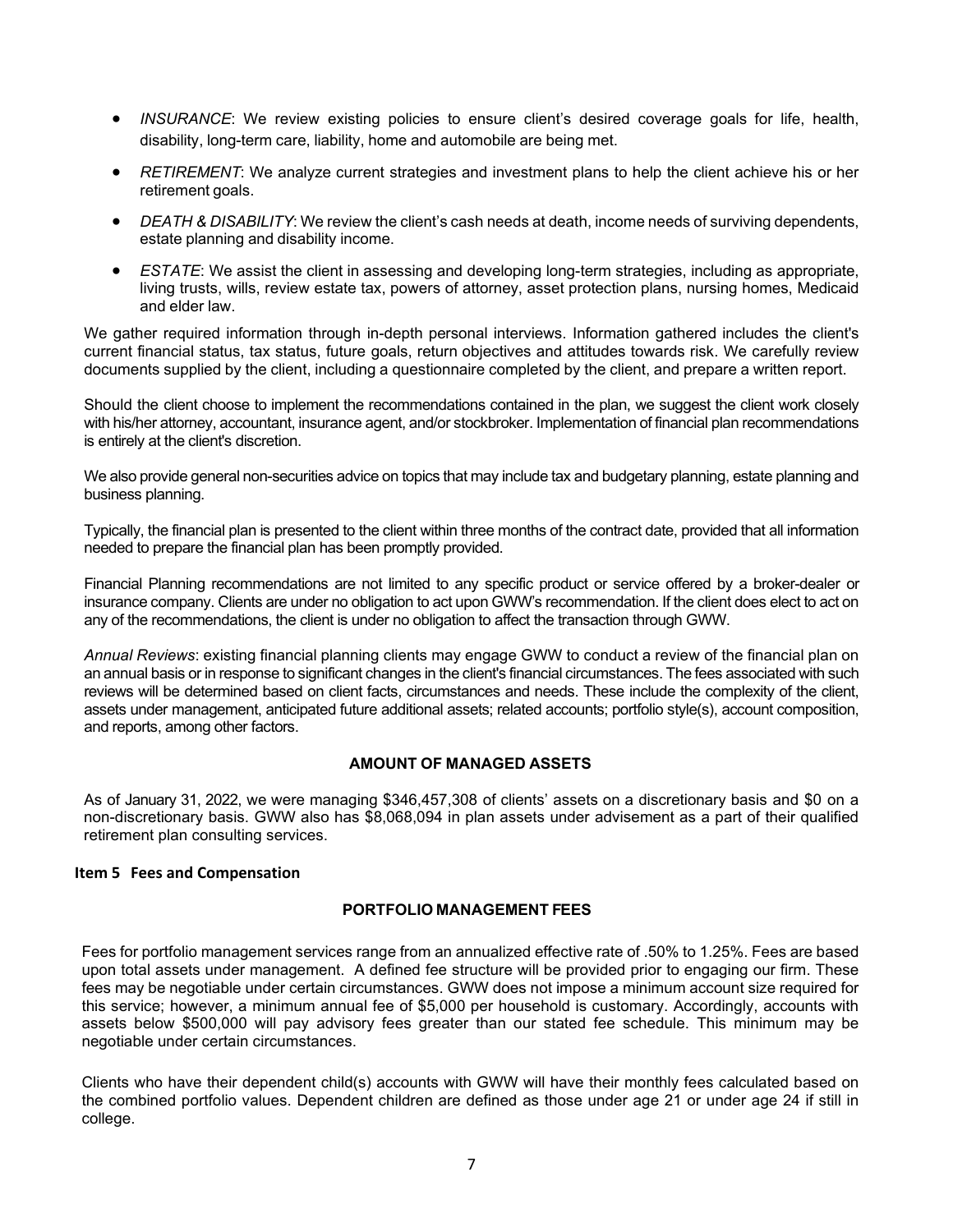Clients of the firm prior to October 1, 2020 will continue to be billed under the fee schedule contained in their Investment Management Agreement until such time as a new schedule is mutually agreed upon.

When applicable, fees for portfolio management include the following services:

- Portfolio management
- Consulting/Asset allocation services
- Consulting/529 College Savings Plans
- Financial Planning

GWW deploys three billing models and this may vary by client. In the first billing model clients are invoiced monthly in arrears based on the market value of the account on the last day of the month. In the second model clients are invoiced quarterly in advance based on the market value of the account as of the last day of the quarter. In the third model clients are invoiced monthly in advance based on the market value of the account on the last day of the previous month. Each client's billing methodology will be disclosed in the Investment Management Agreement signed at the start of their relationship with GWW. If a client terminates a contract with fees paid in advance, all fees, other than the 30-day required notice period, will be refunded to the client. Fees will be pro-rated if a client starts after a billing cycle has begun.

Fees will be debited from the client's account in accordance with the client authorization in the Investment Management Agreement.

#### Sub-Advisers and Third-Party Managers

Third-party managers selected by us may charge clients a separate management fee for their services. This management fee is in addition to the portfolio management fees charged by GWW for our investment supervisory services. Selected third-party managers may elect to directly debit client accounts for their management fees upon receiving permission from each client. These managers may charge their fees in advance or in arrears, monthly or quarterly, depending on the terms of each investment program and each selected manager's billing practices. Advisory fees, billing practices, termination provisions and other third-party manager program features and conditions are described in their disclosure documents which will be distributed to each client by GWW.

# **CONSULTING / ASSET ALLOCATION SERVICES FEES**

For non-portfolio management clients who engage GWW for consulting and/or asset allocation services, GWW charges an hourly fee ranging from \$165 to \$500 per hour depending on the nature and complexity of the client's circumstances and the GWW associate providing the service.

For our consulting/asset allocation time, we charge between \$165 and \$500 per hour. These hourly rates may be negotiable under certain circumstances, are billed monthly and are due and payable as incurred.

If GWW consulting/asset allocation services clients are referred to an independent investment adviser, GWW's fee for monitoring and reviewing client accounts managed by the independent adviser is charged in addition to the consulting/asset allocation fee and the independent adviser's advisory fee. Please refer to the information immediately preceding this section for more detailed disclosures.

#### **CONSULTING / 529 COLLEGE SAVINGS PLANS**

We currently do not charge an annual asset management fee for consulting on 529 College Savings Plans.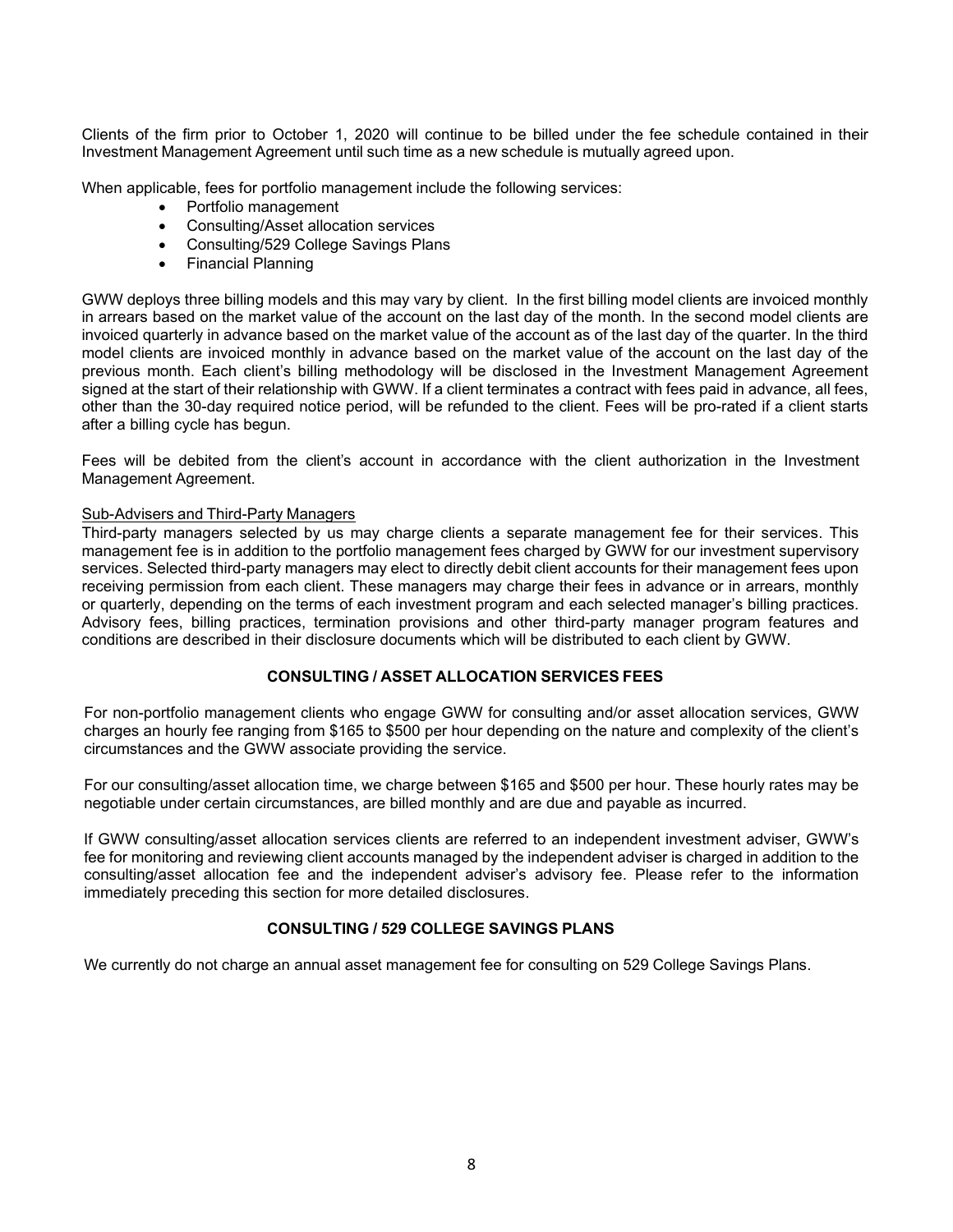#### **QUALIFIED RETIREMENT PLAN ADVISORY CONSULTING**

The annualized fee for Qualified Retirement Plan Advisory Consulting is charged as a percentage of plan assets under management, generally ranging from 0.35% to 1.00%. Fees are typically based on the number of locations, the type and number of employees, and the annual cash flow in the plan. GWW does not impose a minimum account size and the fee charged to clients is negotiable under certain circumstances.

Fees will be debited from the account in accordance with the client authorization outlined in the Qualified Retirement Plan Advisory Consulting Services Agreement and invoicing is driven by the plan record keeper's system and will be billed either monthly or quarterly in arrears.

#### **FINANCIAL PLANNING FEES**

For non-portfolio management clients, GWW's Financial Planning fee is determined based on the nature of the services being provided, the size and composition of the client's assets, and the complexity of each client's financial circumstances. All fees are agreed upon prior to entering into a contract with any client.

Our Financial Planning fees are calculated and charged on a fixed fee basis, typically ranging from \$2,500 to \$5,000, depending on the specific arrangement reached with the client. Fees are due and payable upon presentation of the plan.

*Annual Reviews*: GWW charges an hourly fee ranging from \$165 to \$500 per hour depending on the nature and complexity of the client's financial plan and the GWW associate providing the service. These fees will be billed and are due and payable as incurred.

*Financial Planning Fee When Portfolio Management Services Are Added*: Should a financial planning client subsequently engage GWW for portfolio management services, our firm may credit the amount of the financial planning fee against the first year's fee for portfolio management services, based on the specific facts and circumstances of the engagement. Ongoing financial planning will be performed without additional fees.

#### **GENERALINFORMATION**

*Termination of the Advisory Relationship*: A client agreement may be canceled at any time, by either party, for any reason upon receipt of 30 days written notice. GWW fees can be collected quarterly in advance. For those clients, fee refunds will be pro-rated from 30 days after notice is provided.

*Mutual Fund Fees*: All fees paid to GWW for investment advisory services are separate and distinct from the fees and expenses charged by mutual funds and/or ETFs to their shareholders. These fees and expenses are described in each fund's prospectus and will generally include a management fee, other fund expenses, and a possible distribution fee. If the fund also imposes sales charges, a client may pay an initial or deferred sales charge. A client could invest in a mutual fund directly, without our services. In that case, the client would not receive the services provided by our firm which are designed, among other things, to assist the client in determining which mutual fund or funds are most appropriate to each client's financial condition and objectives. Accordingly, the client should review both the fees charged by the funds and our fees to fully understand the total amount of fees to be paid by the client and to thereby evaluate the advisory services being provided.

*Additional Fees and Expenses*: In addition to our advisory fees, clients are also responsible for the fees and expenses charged by custodians and imposed by broker dealers, including, but not limited to, any transaction charges imposed by a broker dealer with which an independent investment manager effects transactions for the client's account(s). Please refer to the "Brokerage Practices" section (Item 12) of this Form ADV for additional information.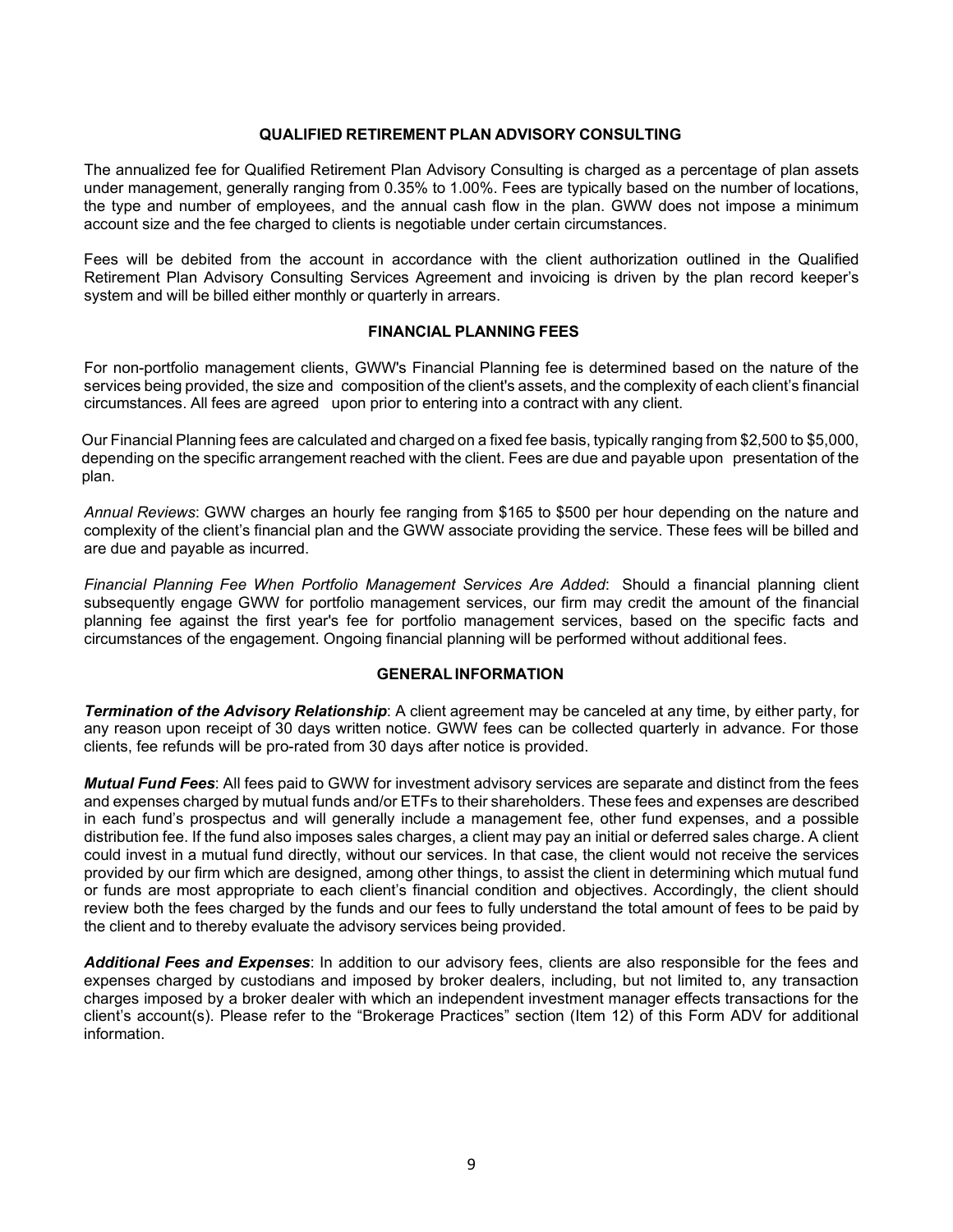*Grandfathering of Minimum Account Requirements*: Pre‐existing advisory clients are subject to GWW's minimum account requirements and advisory fees in effect at the time the client entered into the advisory relationship. Therefore, our firm's minimum account requirements will differ among clients. As previously disclosed, however, portfolio management clients of the firm prior to October 1, 2020 will continue to be billed under the fee schedule contained in their Investment Management Agreement until such time as a new fee schedule is mutually agreed upon.

*Limited Prepayment of Fees*: Under no circumstances do we require or solicit payment of fees in excess of \$1,200 more than six months in advance of services rendered.

# **Item 6 Performance**‐**Based Fees and Side**‐**By**‐**Side Management**

GWW does not charge performance‐based fees (i.e., fees based on a share of capital gains or capital appreciation of the client's assets).

#### **Item 7 Types of Clients**

GWW provides advisory services to the following types of clients:

- Individuals (other than high net worth individuals)
- Trusts
- High net worth individuals
- Estates
- Corporations or other businesses not listed above
- Charitable organizations
- Pension and profit-sharing plans (but not the plan participants)

As previously disclosed in Item 5, our firm has established certain minimum account requirements, based on the nature of the service(s) being provided. For a more detailed understanding of those requirements, please review the disclosures provided in each applicable service.

#### **Item 8 Methods of Analysis, Investment Strategies and Risk of Loss**

#### *METHODS OF ANALYSIS*

We use the following methods of analysis in formulating our investment advice and/or managing client assets:

*Fundamental Analysis.* We attempt to measure the intrinsic value of a security by looking at economic and financial factors (including the overall economy, industry conditions, and the financial condition and management of the company itself) to determine if the company is underpriced (indicating it may be a good time to buy) or overpriced (indicating it may be a good time to sell).

Fundamental analysis does not attempt to anticipate market movements. This presents a potential risk, as the price of a security can move up or down along with the overall market regardless of the economic and financial factors considered in evaluating the underlying security.

*Asset Allocation.* Rather than focusing primarily on securities selection, we attempt to identify an appropriate ratio of securities, fixed income, and cash suitable to the client's investment goals and risk tolerance.

A risk of asset allocation is that the client may not participate in sharp increases in a particular security, industry or market sector. Another risk is that the ratio of securities, fixed income, and cash will change over time due to underlying securities and market movements and, if not corrected, will no longer be appropriate for the client's goals.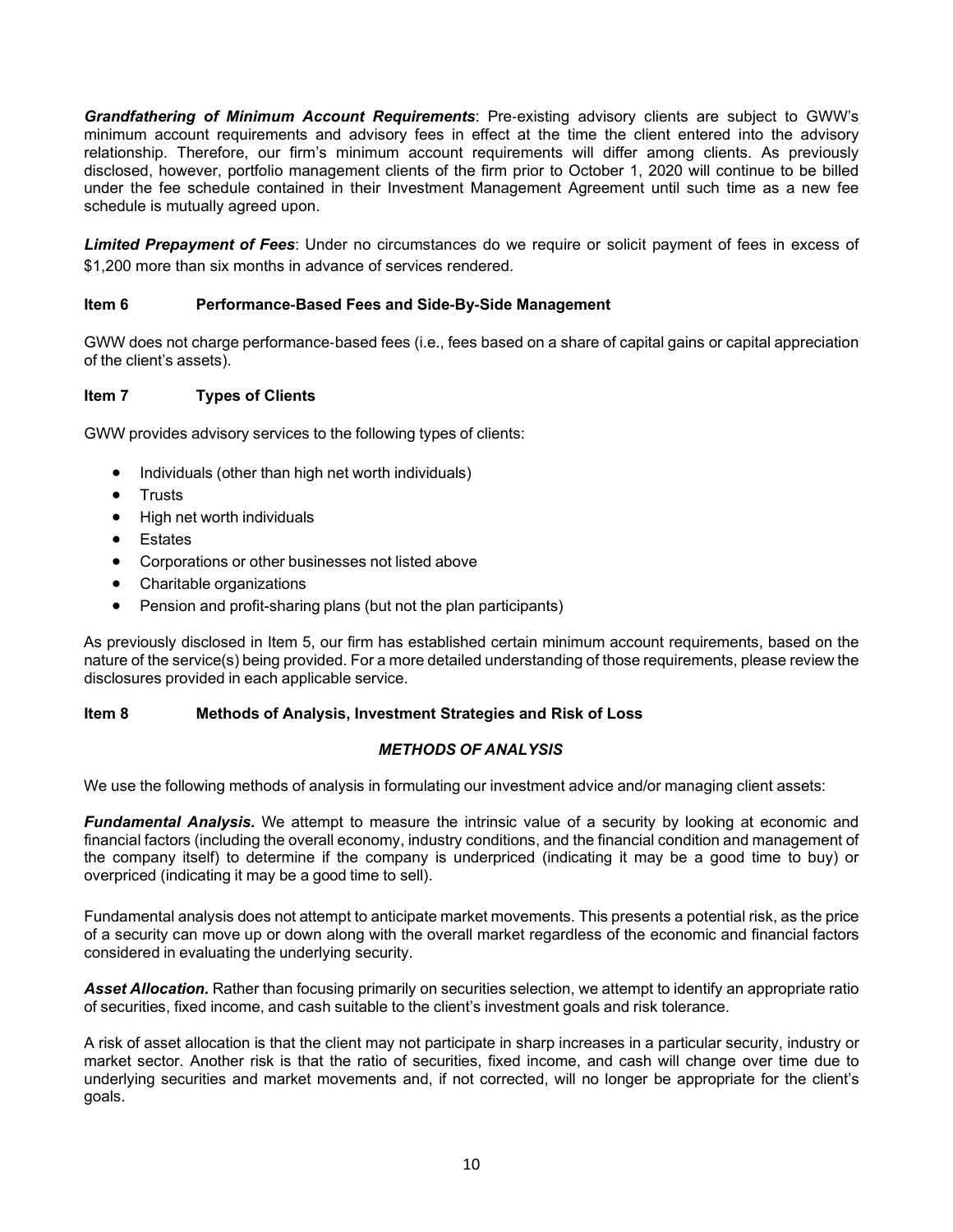*Third-Party Manager Analysis.* We examine items such as the experience, expertise, investment philosophies, and past performance of independent third-party investment managers prior to engaging them in a sub-advisory capacity in an attempt to determine if that manager has demonstrated an ability to invest over a period of time and in different economic conditions. We monitor the manager's underlying holdings, strategies, concentrations and leverage as part of our overall periodic risk assessment. Additionally, as part of our due-diligence process, we survey the manager's compliance and business enterprise risks.

These managers have full discretion over the securities they purchase. As such, traditional fundamental, technical or other securities analysis is not possible when formulating recommendations. Instead, we rely on a robust due diligence process on these investment managers in determining which managers to recommend to our clients.

A risk of investing with a third-party manager who has been successful in the past is that he/she may not be able to replicate that success in the future. In addition, as we do not control the underlying investments in a third-party manager's portfolio, there is also a risk that a manager may deviate from the stated investment mandate or strategy of the portfolio, making it a less suitable investment for the client(s). We monitor those accounts to ensure that account management is consistent with the client's stated investment objectives and any client-imposed restrictions. Moreover, as we do not control the manager's daily business and compliance operations, we may be unaware of the lack of internal controls necessary to prevent business, regulatory or reputational deficiencies.

*Risks for all forms of analysis.* Our securities analysis methods rely on the assumption that the companies whose securities we purchase and sell, the rating agencies that review these securities, and other publicly available sources of information about these securities, are providing accurate and unbiased data. While we are alert to indications that data may be incorrect, there is always a risk that our analysis may be compromised by inaccurate or misleading information.

# *INVESTMENTSTRATEGIES*

We use the following strategy(ies) in managing client accounts, provided that such strategy(ies) are appropriate to the needs of the client and consistent with the client's investment objectives, risk tolerance, and time horizons, among other considerations:

*Long*‐*term purchases.* We purchase securities with the idea of holding them in the client's account for a year or longer. Typically, we employ this strategy when:

- we believe the securities to be currently undervalued, and/or
- we want exposure to a particular asset class over time, regardless of the current projection for this class.

*Short-term purchases.* When utilizing this strategy, we purchase securities with the idea of selling them within a relatively short time (typically a year or less). We do this in an attempt to take advantage of conditions that we believe will soon result in a price swing in the securities we purchase.

**Models.** We employ the following model portfolios with each having a tax-advantaged and tax agnostic version.

- "Aggressive" Model is 100% equities
- "Moderate" Model is approximately 80% equities and 20% fixed income
- "Balanced Model is approximately 60% equities and 40% fixed income
- "Conservative" Model is approximately 40% equities and 60% fixed income
- "Custom" Model, available to select clients based upon appropriate anticipated market value of assets in a household, will vary in ranges as appropriate.

Each of our models provides a broad asset class exposure to U.S. and international stocks, and global investmentgrade to high-yield bonds in a strategic, index-centric framework. To ensure broad diversification within each asset class, each model portfolio is comprised of funds that track broad-market or market segment indices. Each index is capitalization-weighted, meaning that its components are weighted according to their market capitalization and reflect the makeup of the market or market segment it tracks.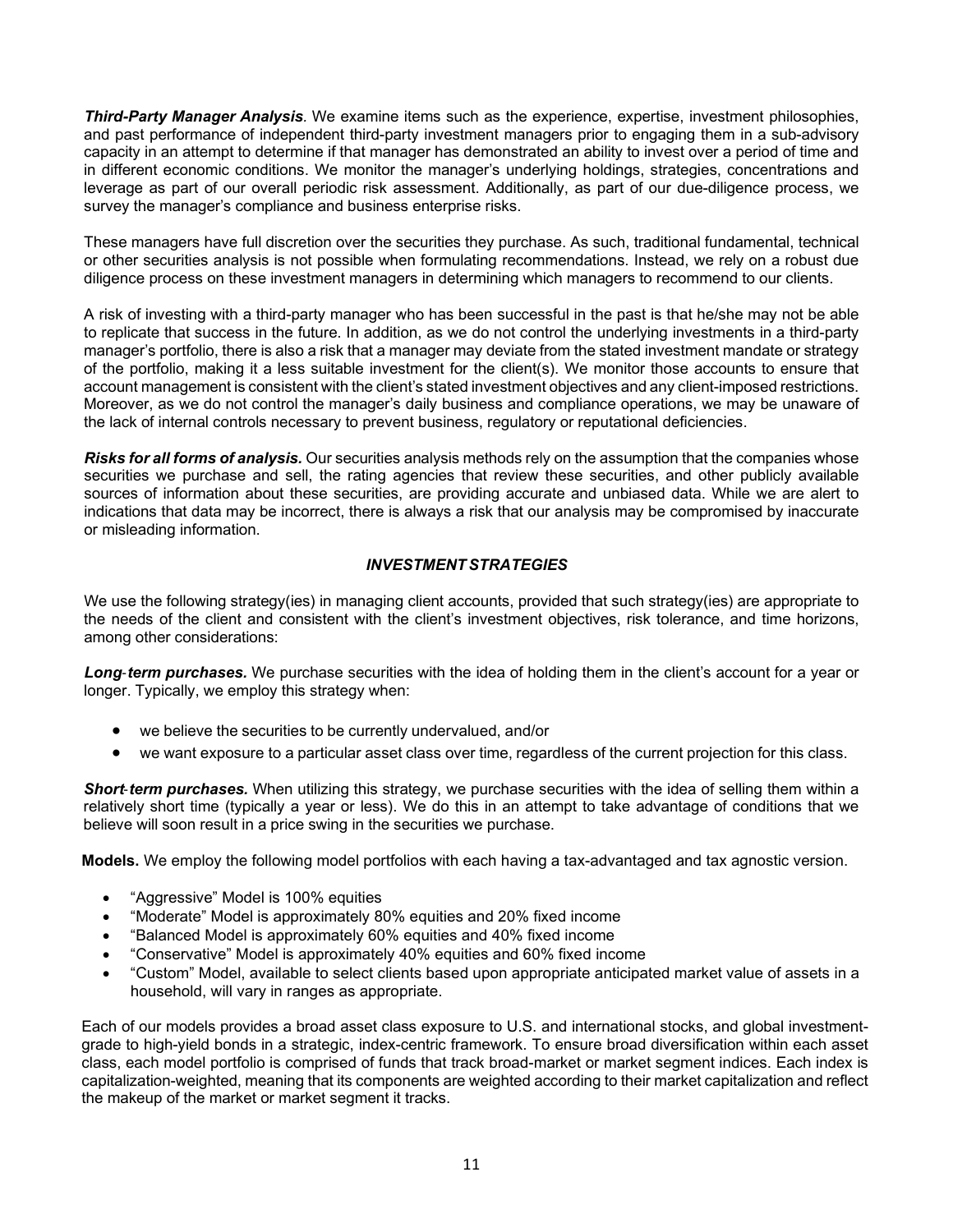*Risk of Loss.* Clients should understand that investing in any securities, including mutual funds, involves risk of loss of both income and principal.

# **Item 9 Disciplinary Information**

We are required to disclose any legal or disciplinary events that are material to a client's or prospective client's evaluation of our advisory business or the integrity of our management.

Our firm and our management personnel have no history of material disciplinary events.

## **Item 10 Other Financial Industry Activities and Affiliations**

GWW is not registered, nor does it have an application pending to register as a broker-dealer, futures commission merchant, commodity pool operator, or commodity trading advisor. Furthermore, none of our management persons are registered or have pending applications to become registered as any of the foregoing entities. GWW is under common ownership with Traverse Partners, LLC.

Members of GWWP are also partners in the accounting firm of GreerWalker LLP (formerly Greer & Walker, LLP) ("GW"), where they are individually licensed and practicing Certified Public Accountants providing accounting services for separate and typical compensation.

GW typically recommends GWW to accounting clients in need of advisory services. Conversely, GWW typically recommends GW to advisory clients in need of accounting services. Accounting services provided by GW are separate and distinct from our advisory services and are provided for separate and typical compensation. There are no referral fee arrangements between our firms for these recommendations. No GWW client is obligated to use GW for any accounting services and conversely, no accounting client is obligated to use the advisory services provided by us. GW's accounting services do not include the authority to sign checks or otherwise disburse funds on any of our advisory client's behalf.

GWW is also related, by virtue of common indirect ownership and control, to GreerWalker Corporate Finance LLC ("GWCF"), an investment banking firm which facilitates buying and selling of businesses. GWCF may recommend GWW to its clients in need of advisory services. Conversely, GWW may recommend GWCF to advisory clients in need of investment banking services. Services provided by GWCF are separate and distinct from our advisory services and are provided for separate and typical compensation. There are no referral fee arrangements between GWW and GWCF for these recommendations. No GWW client is obligated to use GWCF and conversely, no GWCF client is obligated to use the advisory services provided by us.

Clients should be aware that the receipt of additional compensation by GWW and our management persons or employees creates a conflict of interest that may impair the objectivity of our firm and these individuals when making advisory recommendations. GWW endeavors at all times to put the interest of our clients first as part of our fiduciary duty as a registered investment adviser; we take the following steps to address this conflict:

- we disclose to clients the existence of all material conflicts of interest, including the potential for our firm and our employees to earn compensation from advisory clients in addition to our firm's advisory fees;
- we disclose to clients that they are not obligated to purchase recommended investment products from our employees or affiliated companies;
- we collect, maintain and document accurate, complete and relevant client background information, including the client's financial goals, objectives and risk tolerance;
- our firm's management conducts regular reviews of each client account to verify that all recommendations made to a client are suitable to the client's needs and circumstances;
- we require that our employees seek prior approval of any outside employment activity so that we may ensure that any conflicts of interests in such activities are properly addressed;
- we periodically monitor these outside employment activities to verify that any conflicts of interest continue to be properly addressed by our firm; and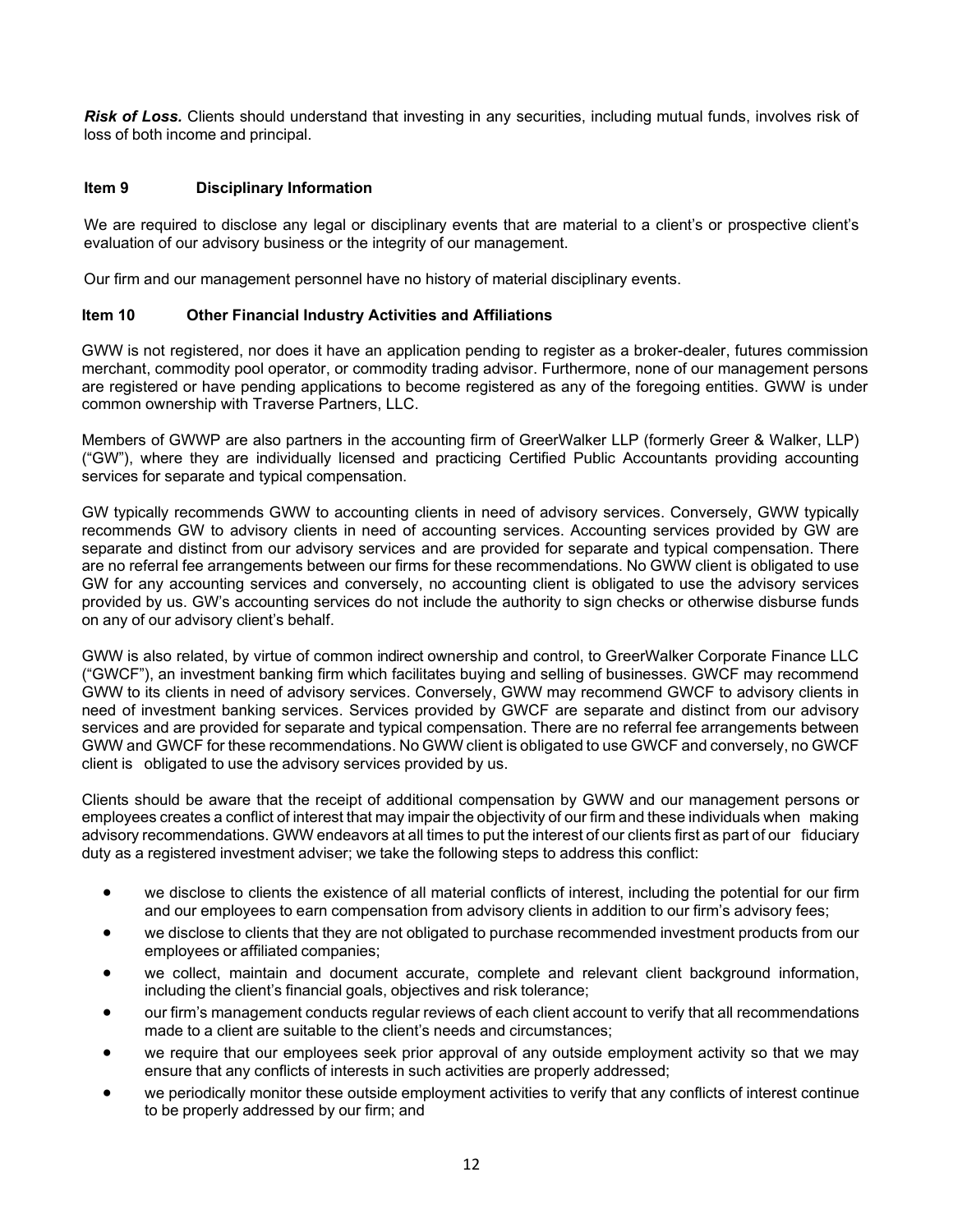• we educate our employees regarding the responsibilities of a fiduciary, including the need for having a reasonable and independent basis for the investment advice provided to clients.

One of GWW's representatives, in their individual capacity is a licensed insurance agent, and may recommend the purchase of certain insurance-related products on a commission basis. Clients can engage this investment advisor representative of GWW to purchase insurance products on a commission basis.

The recommendation by GWW's above referenced representative that a client purchase an insurance commission product presents a conflict of interest, as a receipt of commissions may provide an incentive to recommend investment products based on commissions to be received, rather than on a particular client's need. No client is under any obligation to purchase any commission products from GWW's representative.

Clients are reminded that they may purchase insurance products recommended by GWW through other, nonaffiliated insurance agents.

Two of GWW's investment advisor representatives are dually registered with a broker dealer Purshe Kaplan Sterling Investments ("PKS"), and one of them is insurance-licensed in order to provide certain annuity insurance products to clients through this broker/dealer. This investment advisor representative is paid a commission - based fee for the sale of annuities and receives a commission for doing so. PKS is not involved in the Investment Advisory aspects of the business, such as financial planning, investment selection, due diligence, etc. A conflict of interest exists, as the receipt of commissions may provide an incentive to recommend investment products based on commissions. PKS is a registered broker/dealer and Member FINRA/SIPC. GWW and PKS are not affiliated and are independent of one another.

# **Item 11 Code of Ethics, Participation or Interest in Client Transactions and Personal Trading**

Our firm has adopted a Code of Ethics which sets forth high ethical standards of business conduct that we require of our employees, including compliance with applicable federal securities laws.

GWW and our personnel owe a duty of loyalty, fairness and good faith towards our clients, and have an obligation to adhere not only to the specific provisions of the Code of Ethics but to the general principles that guide the Code.

Our Code of Ethics includes policies and procedures for the review of quarterly securities transactions reports as well as initial and annual securities holdings reports that must be submitted by the firm's access persons. Among other things, our Code of Ethics also requires the prior approval of any acquisition of securities in a limited offering (e.g., private placement) or an initial public offering. Our code also provides for oversight, enforcement and recordkeeping provisions.

GWW's Code of Ethics further includes the firm's policy prohibiting the use of material non‐public information. While we do not believe that we have any particular access to non-public information, all employees are reminded that such information may not be used in a personal or professional capacity.

Furthermore, it is GWW's policy that the firm will not affect any principal or agency cross securities transactions for client accounts. GWW will also not cross trades between client accounts. Principal transactions are generally defined as transactions where an adviser, acting as principal for its own account or the account of an affiliated broker-dealer, buys from or sells any security to any advisory client. A principal transaction may also be deemed to have occurred if a security is crossed between an affiliated private fund and another client account. An agency cross transaction is defined as a transaction where a person acts as an investment adviser in relation to a transaction in which the investment adviser, or any person controlled by or under common control with the investment adviser, acts as broker for both the advisory client and for another person on the other side of the transaction. Agency cross transactions may arise where an adviser is dually registered as a broker-dealer or has an affiliated broker-dealer.

A copy of our Code of Ethics is available to our advisory clients and prospective clients. You may request a copy by email sent to [brian.smith@greerwalker.com,](mailto:gwwealth@greerwalker.com,) or by calling us at 704.377.0239.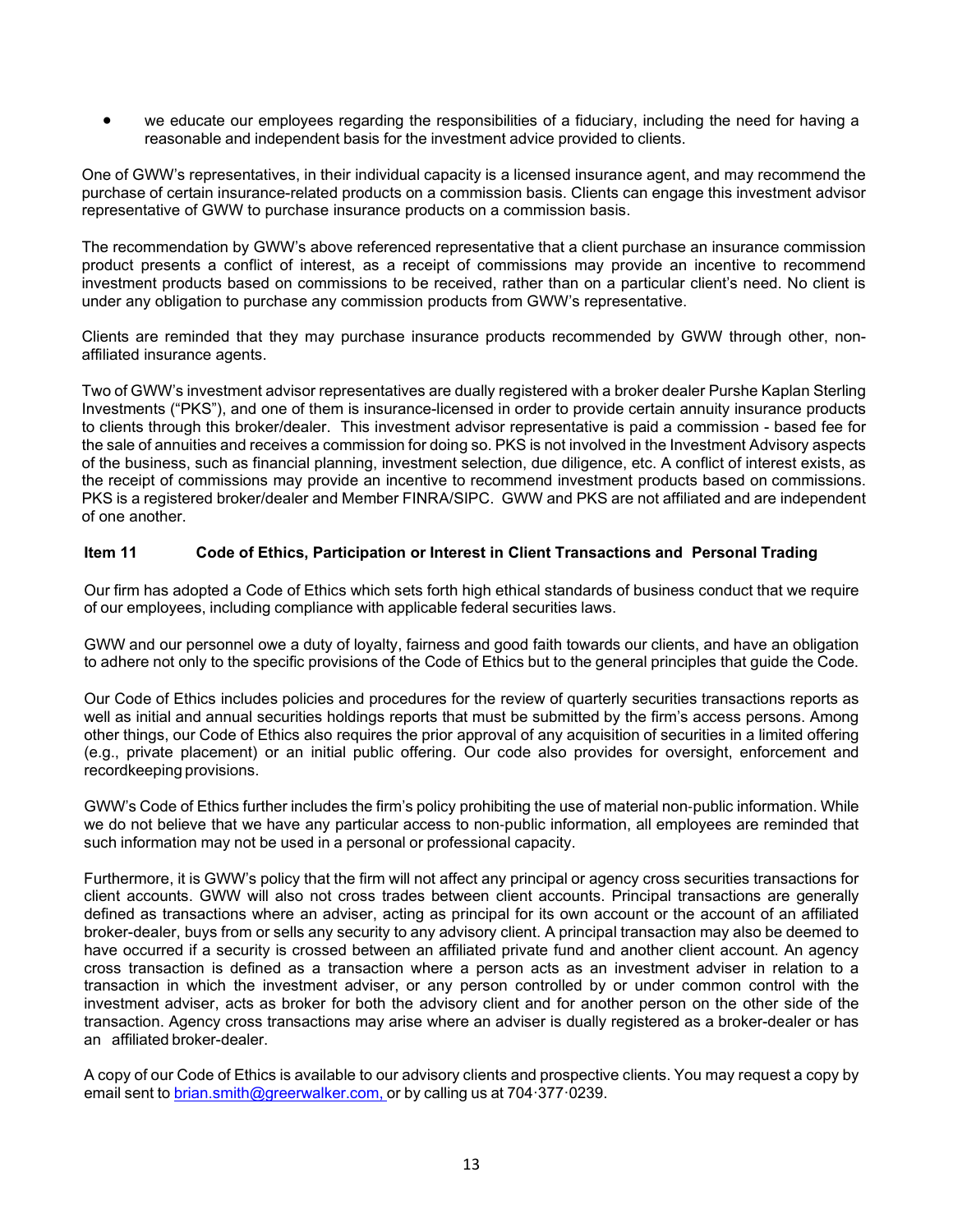## **Item 12 Brokerage Practices**

As our firm does not have the discretionary authority to determine the broker‐dealer to be used or the commission rates to be paid, clients must direct GWW as to the broker‐dealer to be used. Not all advisers require clients to direct the use of a particular broker for all trades. In directing the use of any broker, it should be understood that we will not have authority to negotiate commissions or to necessarily obtain volume discounts, and we may be unable to achieve "best execution" (defined as an optimal combination of price and service). This may cost you more money. In addition, a disparity in commission charges may exist between the commissions charged to the client and those charged to other clients.

GWW recommends that new advisory clients establish brokerage accounts Charles Schwab & Co., Inc. ("Schwab"), a FINRA registered broker‐dealer, member SIPC, to maintain custody of clients' assets and to effect trades for their accounts. Although we recommend that clients establish accounts at Schwab, it is the client's decision to custody assets with Schwab. GWW is independently owned and operated and is not affiliated with Schwab.

Schwab Advisor Services provides GWW with access to its institutional trading, custody, reporting and related services, which are typically not available to Schwab retail investors. Schwab also makes available various support services. Some of those services help GWW manage or administer our clients' accounts while others help GWW manage and grow our business. These services generally are available to independent investment advisers on an unsolicited basis, at no charge to them. Schwab's brokerage services include the execution of securities transactions, custody, research, and access to mutual funds and other investments that are otherwise generally available only to institutional investors or would require a significantly higher minimum initial investment.

For our client accounts maintained in its custody, Schwab generally does not charge separately for custody services but is compensated by account holders through commissions and other transaction-related or asset-based fees for securities trades that are executed through Schwab or that settle into Schwab accounts.

Schwab Advisor Services also makes available to our firm other products and services that benefit GWW but may not directly benefit our clients' accounts. Many of these products and services may be used to service all or some substantial number of our client accounts, including accounts not maintained at Schwab.

Schwab's products and services that assist us in managing and administering our clients' accounts include software and other technology that:

- provide access to client account data (such as trade confirmations and account statements);
- facilitate trade execution and allocate aggregated trade orders for multiple client accounts;
- provide research, pricing and other market data;
- facilitate payment of our fees from clients' accounts; and
- assist with back-office functions, recordkeeping and client reporting.

Schwab Advisor Services also offers other services intended to help us manage and further develop our business enterprise. These services may include:

- technology, compliance, legal and business consulting;
- publications and conferences on practice management and business succession; and
- access to employee benefits providers, human capital consultants and insurance providers.

Schwab may make available, arrange and/or pay third-party vendors for the types of services rendered to GWW. Schwab Advisor Services may discount or waive fees it would otherwise charge for some of these services or pay all or a part of the fees of a third‐party providing these services to our firm. Schwab Advisor Services may also provide other benefits such as educational events or occasional business entertainment of our personnel. In evaluating whether to recommend or require that clients custody their assets at Schwab, we may take into account the availability of some of the foregoing products and services and other arrangements as part of the total mix of factors we consider and not solely on the nature, cost or quality of custody and brokerage services provided by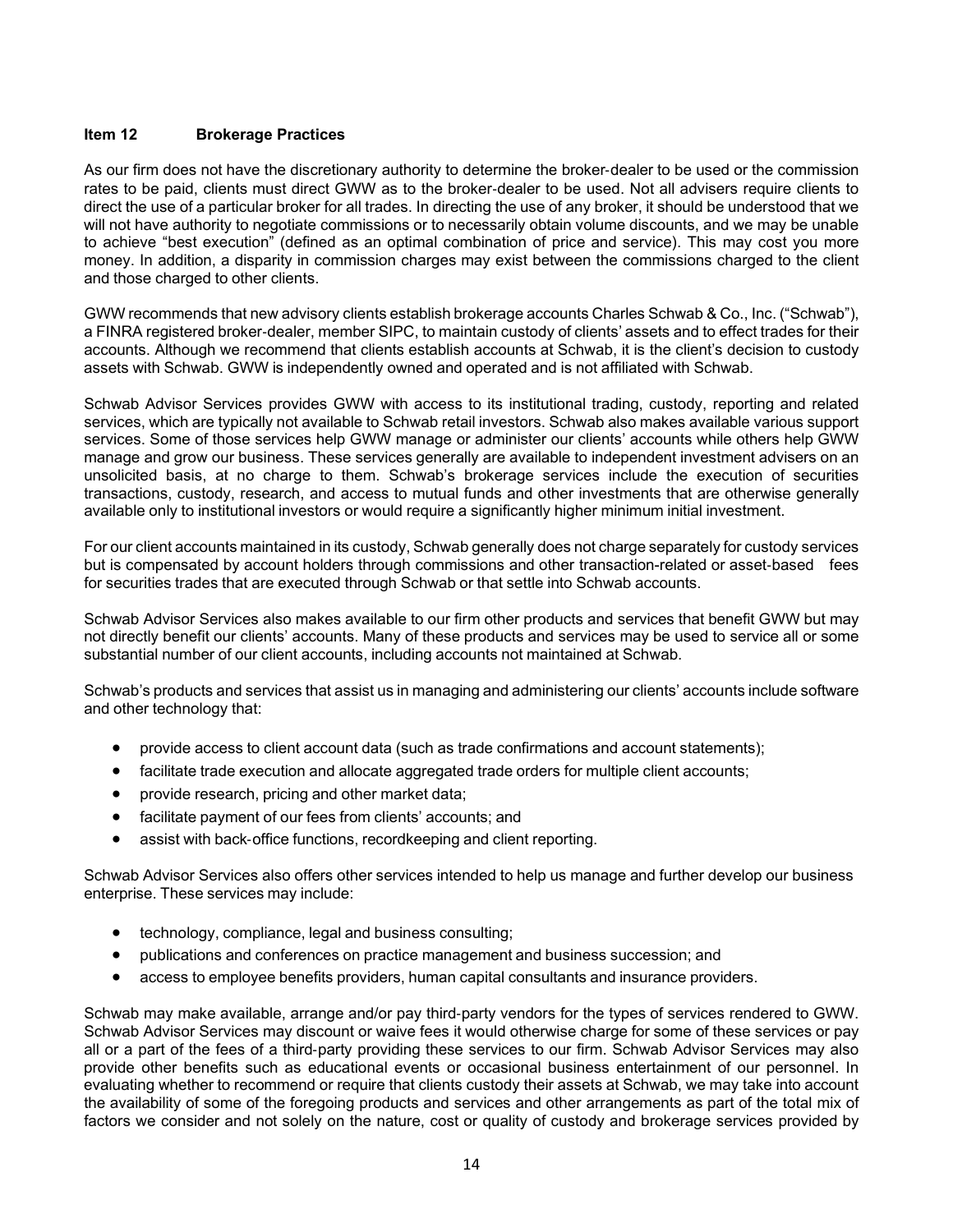Schwab, which may create a potential conflict of interest.

We may aggregate your orders with those of other clients in a block trade or trades when securities are purchased or sold. For each account that we include in the block trade, we must reasonably believe that the block order is consistent with our duty to seek best execution and benefit you and each client participating in the aggregated order. The average price per share of each block trade is allocated to each account that participates in the block. Accounts that participate in the same block trade are charged transaction costs, if applicable, in accordance with their advisory contracts.

GWW does not have any arrangements to compensate any broker-dealer for client referrals.

It is GWW's policy to make the client whole with respect to any trade error losses incurred by the client as a result of a trade error caused by our firm. Furthermore, GWW does not retain any client trade error gains. In the event of an erroneous profit, if the error is discovered before settlement it will be corrected in the broker-dealer's error account with the broker-dealer maintaining the profit. If the error is discovered after settlement, the client's account would maintain the windfall.

## **Item 13 Review of Accounts**

## **PORTFOLIO MANAGEMENT SERVICES**

*REVIEWS:* While the underlying securities within Portfolio Management Services accounts are continually monitored, these accounts are reviewed at least annually, including the performance of third-party managers. Accounts are reviewed in the context of each client's stated investment objectives and guidelines. More frequent reviews may be triggered by material changes in variables such as the client's individual circumstances, or the market, political or economic environment. These accounts are reviewed by the client's respective investment manager.

*REPORTS:* In addition to the monthly statements and confirmations of transactions that clients receive from their broker‐dealer, we provide reports, at least annually, summarizing account performance, balances and holdings. Clients may also receive additional reporting from selected third-party managers, depending on the specific contractual provisions negotiated with each third-party manager.

# **CONSULTING / ASSET ALLOCATION SERVICES**

*REVIEWS:* Due to the nature of these services, no formal reviews will be conducted for Consulting/Asset Allocation Services clients.

*REPORTS:* Consulting / Asset Allocation Services clients will not typically receive reports due to the nature of these services.

# **CONSULTING / 529 COLLEGE SAVINGS PLANS**

*REVIEWS:* Due to the nature of these services, no formal reviews will be conducted for these Consulting Services clients.

*REPORTS:* At the completion of its initial assessment of the Plan, GWW will provide a written report setting forth its investment allocation recommendations. 529 College Savings Plan clients will not receive additional reports unless otherwise contracted for.

## **FINANCIAL PLANNING SERVICES**

*REVIEWS*: While reviews may occur at different stages depending on the nature and terms of the specific engagement, typically no formal reviews will be conducted for Financial Planning clients unless otherwise contracted for.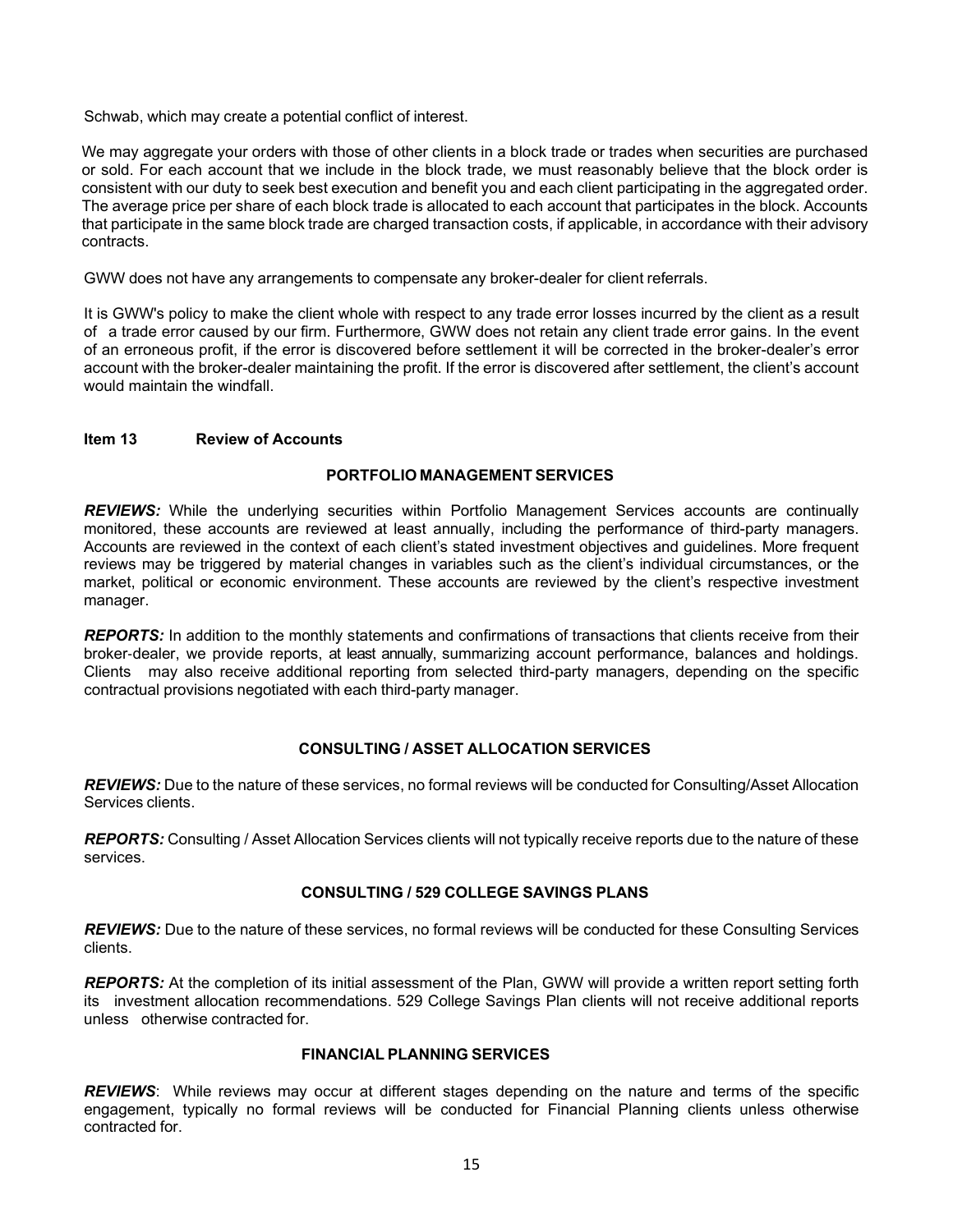*REPORTS*: Financial Planning clients will receive a completed financial plan. Additional reports will not typically be provided unless otherwise contracted for.

## **Item 14 Client Referrals and Other Compensation**

GWW does not have any solicitor arrangements.

Certain funds or investment companies pay for travel for its advisers to attend conferences and educational events, such an arrangement creates a conflict of interest.

## **Item 15 Custody**

We previously disclosed in the "Fees and Compensation" section (Item 5) of this Brochure that our firm directly debits advisory fees from client accounts.

Pursuant to Rule 206(4)-2 of the Advisers Act, the firm is deemed to have "constructive custody" of accounts in which advisory fees are deducted directly from clients' accounts. As part of this billing process, the client's custodian is advised of the amount of the fee to be deducted from that client's account. On at least a quarterly basis, the custodian is required to send to the client a statement showing all transactions within the account during the reporting period. In some cases, we have "standing letters of authorization" (SLOA) to direct funds to a third party on client accounts, which is also deemed to be "constructive custody".

Because the custodian does not calculate the amount of the fee to be deducted, it is important for clients to carefully review their custodial statements to verify the accuracy of the calculation, among other things. Clients should contact us directly if they believe that there may be an error in their statement. Our policy is to not have custody of client assets beyond "constructive custody" arising from debiting fees or accepting a third-party SLOA that meets all the conditions in SEC No-Action Letter dated 2/21/2017.

#### **Item 16 Investment Discretion**

Clients may hire us to provide discretionary asset management services, in which case we place trades in a client's account without contacting the client prior to each trade to obtain the client's permission.

Our discretionary authority includes the ability to do the following without contacting the client:

- determine the security to buy or sell;
- determine the amount of the security to buy or sell; and/or
- determine the third-party manager to be hired or fired

Clients give us discretionary authority when they sign the Investment Management Agreement with our firm, and may limit this authority by giving us written instructions. Clients may also change/amend such limitations by once again providing us with written instructions.

#### **Item 17 Voting Client Securities**

As a matter of firm policy, we do not vote proxies on behalf of clients. Therefore, although our firm may provide investment advisory services relative to client investment assets, clients maintain exclusive responsibility for: (1) directing the manner in which proxies solicited by issuers of securities beneficially owned by the client shall be voted, and (2) making all elections relative to any mergers, acquisitions, tender offers, bankruptcy proceedings or other type events pertaining to the client's investment assets. Clients are responsible for instructing each custodian of the assets, to forward to the client copies of all proxies and shareholder communications relating to the client's investment assets.

We do not offer any consulting assistance regarding proxy issues to clients.